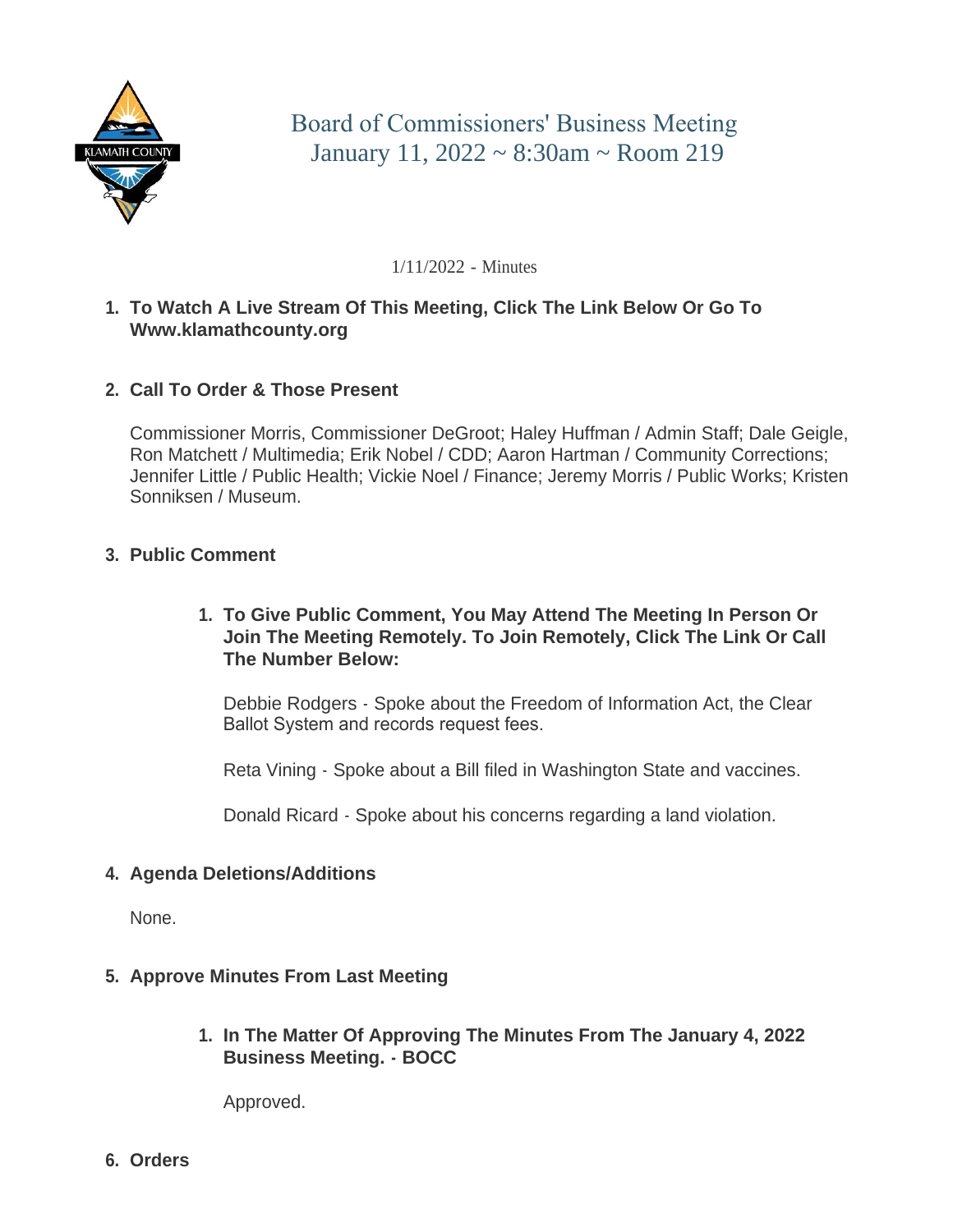### **In The Matter Of Vacating Lots 36 And 37 Block 6 Of Mountain Lakes 1. Subdivision. Map No. R-3606-017D0 Tax Lots: 2400 And 2500. Erik Nobel, Planning**

Erik Nobel addresses the Board. Commissioner DeGroot motions. Commissioner Morris seconds. Unanimous vote. Approved. OR2022-047

# **In The Matter Of Appointing Craig Hunstman The Pine Grove Highland 2. Special Road District Board. - BOCC**

Commissioner Morris reads information and motions. Commissioner Morris seconds. Unanimous vote. Approved. OR2022-048

# **In The Matter Of Appointing Jazmin Bozarth To The Jack Pine Estates 3. Special Road District Board. - BOCC**

Commissioner Morris reads information and motions. Commissioner Morris seconds. Unanimous vote. Approved. OR2022-049

#### **In The Matter Of Appointing Jeanne Steel And Leonard Howlett To The 4. Klamath Falls Forest Estates Unit 2 Special Road District Board. - BOCC**

Commissioner Morris reads information and motions. Commissioner Morris seconds. Unanimous vote. Approved. OR2022-050

#### **In The Matter Of Appointing Matthew Hadler And Julie Mathews To The 5. Tourism Grant Review Panel. - BOCC**

Commissioner Morris reads information and motions. Commissioner Morris seconds. Unanimous vote. Approved. OR2022-051

#### **In The Matter Of Appointing Sam Marquez The Klamath Falls Forest 6. Estates Unit 1 Special Road District Board. - BOCC**

Commissioner Morris reads information and motions. Commissioner Morris seconds. Unanimous vote. Approved. OR2022-052

#### **In The Matter Of Appointing Terry Sellars, Brian Bryson, Margaret 7. McCadden And Chad Olney To The Fair Board. - BOCC**

Commissioner Morris reads information and motions. Commissioner Morris seconds. Unanimous vote. Approved. OR2022-053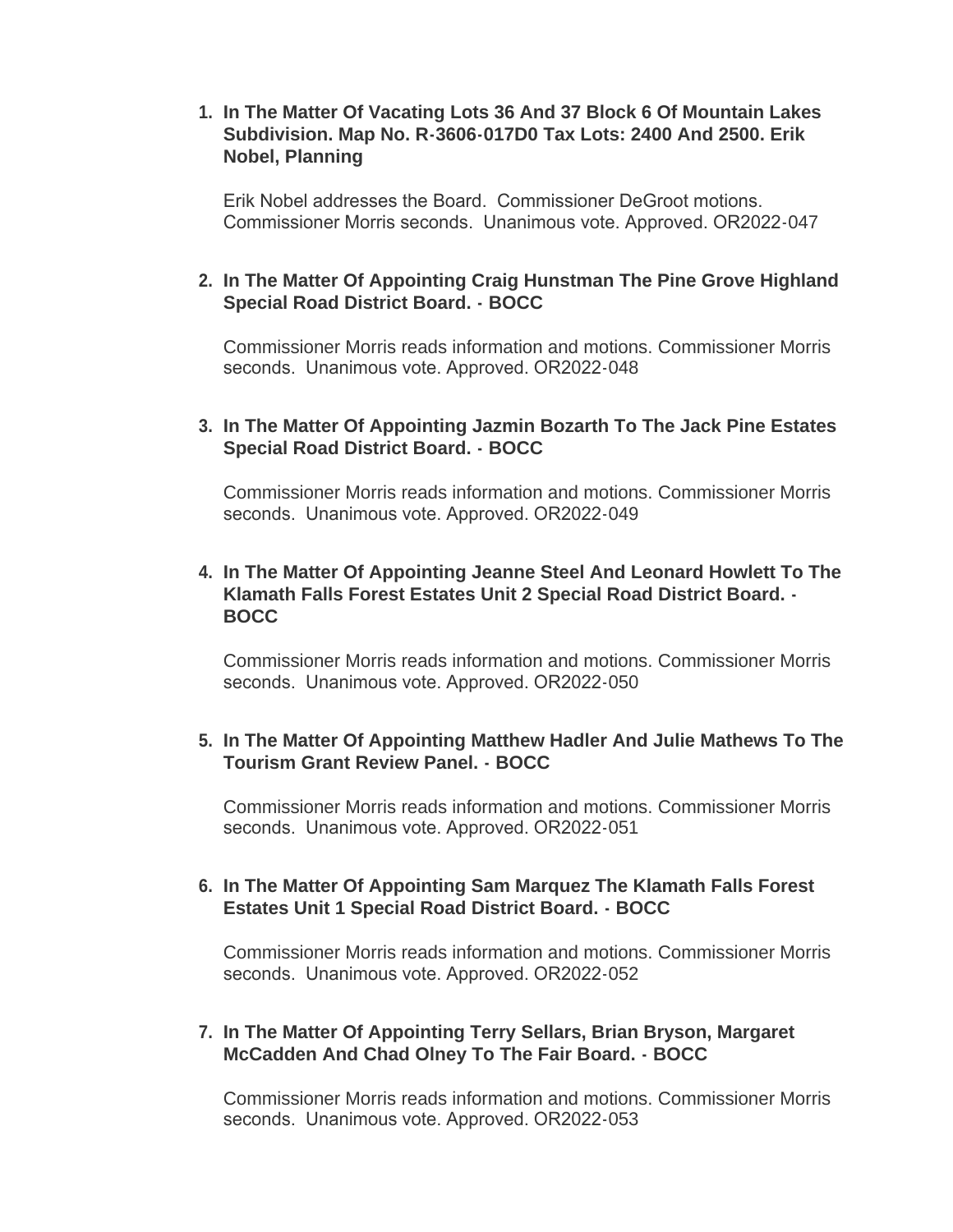# **Agreements 7.**

**In The Matter Of Approving, And Allowing The Department Heads To 1. Sign, An MoU Between Community Corrections And Public Health For Use Of Homefront Units. Aaron Hartman, Community Corrections.**

Aaron Hartman addresses the Board. Commissioner Morris motions. Commissioner DeGroot seconds. Unanimous vote. Approved.

**In The Matter Of Approving, And Allowing The Director To Sign, A 2. Contract Between Community Corrections And Sacred Sol Healing For Facilitation Of Grant Funded Focus Groups. Aaron Hartman, Community Corrections**

Aaron Hartman addresses the Board. Commissioner Morris motions. Commissioner DeGroot seconds. Unanimous vote. Approved.

**In The Matter Of Approval Of The Master Service Agreement And 3. Statement Of Work For InSight Video Interpreting Between Language Line Services, Inc (Language Line) And Klamath County Public Health (KCPH) – Jennifer Little, Public Health**

Jennifer Little addresses the Board. Commissioner Morris motions. Commissioner DeGroot seconds. Unanimous vote. Approved.

**In The Matter Of Approving And Signing Klamath County American 4. Rescue Act Grant Agreements For The Completed And Ready Applicants – Vickie Noel, Finance Director**

Vickie Noel addresses the Board. Commissioner DeGroot motions. Commissioner Morris seconds. Unanimous vote. Approved.

**In The Matter Of Local Agency Agreement #73000-00003851 Between 5. Klamath County And The State Of Oregon Acting By And Through Its Department Of Transportation For Klamath County's All Roads Transportation Safety (ARTS) Ph2 Project. Jeremy Morris, Public Works**

Jeremy Morris addresses the Board. Commissioner DeGroot motions. Commissioner Morris seconds. Unanimous vote. Approved.

**In The Matter Of The BOCC Approving An Agreement With The Oregon 6. Parks And Recreation Department For A \$2,500 Grant To Fund Newspaper Digitization At The Klamath County Museum, And Authorizing The Museum Director To Sign Agreement. Todd Kepple, Museum.**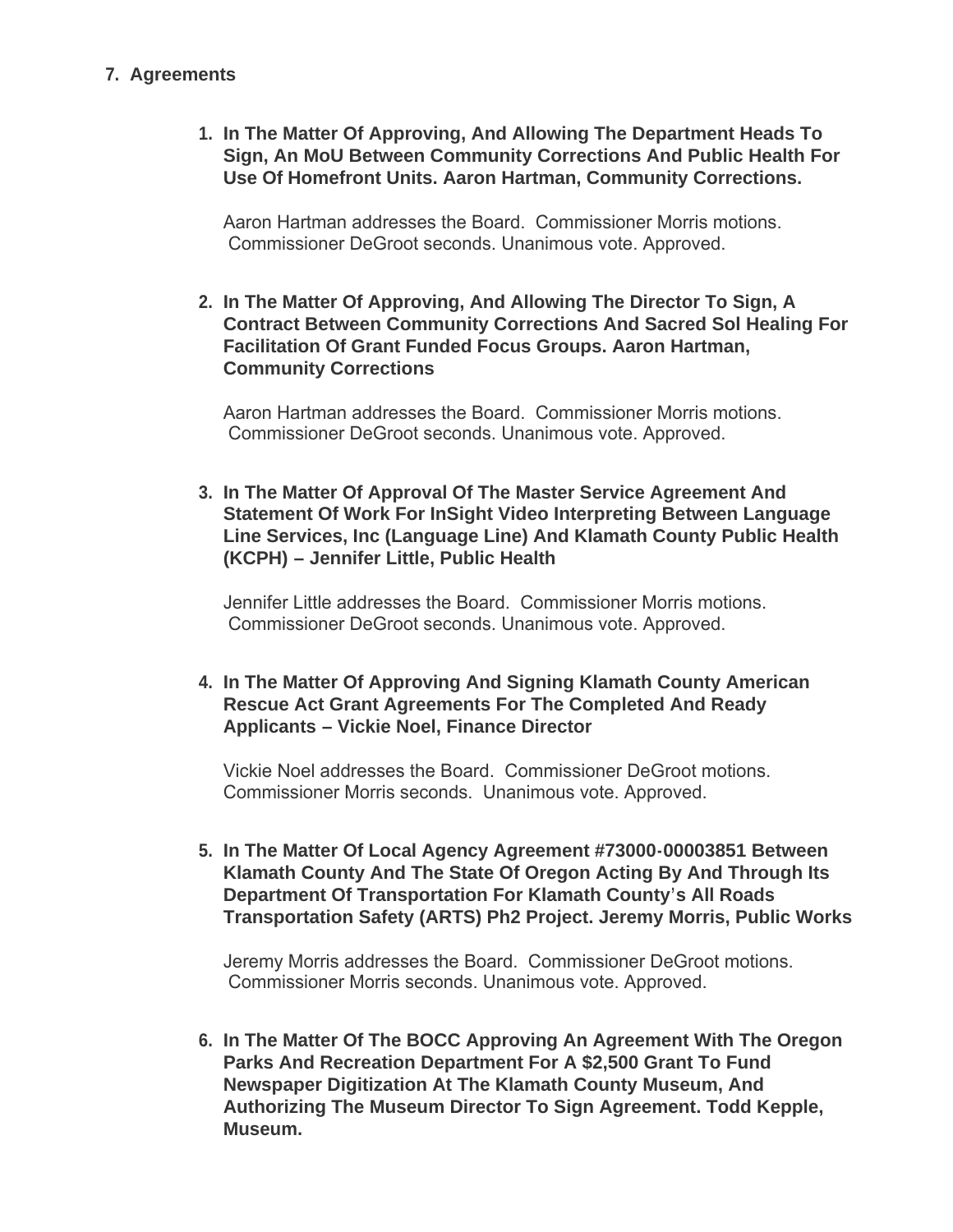Kristen Sonniksen addresses the Board. Commissioner Morris motions. Commissioner DeGroot seconds. Unanimous vote. Approved.

# **In The Matter Of Approving An Intergovernmental Agreement With Bly 7. Water And Sanitary District For Construction Of Replacing The District's Water Supply Distribution System. - BOCC**

Commissioner DeGroot reads information and motions. Commissioner Morris seconds. Unanimous vote. Approved.

# **Commissioner Reports 8.**

Commissioner DeGroot - Regarding Debbie's comment, I will talk with the Clerk and possibly bring this back to the Board. Regarding Reta's comment on vaccination requirements. It's important that we understand the control that the County Commissioners have related to what is going on in the country. We are local government. I believe businesses should operate how they feel they need to, people should go about their lives how they feel they are responsible and children should do so at the behest of the their parents and where we have control, I believe we've done a good job making sure people have the ability to do that. You haven't seen County government interfere with local businesses, that's not our role that is not going to happen. To that degree, nobody will be requiring vaccinations. There was a threat that all employers with more than 100 employees would have to have all their employees vaccinated. That wasn't going to happen here at the County where we employ over 400 people. We've taken, in my opinion, a very good position on letting people be responsible for their own health and letting businesses be responsible for their own business that won't change and hasn't changed. I wanted to make a quick comment regarding Mr. Ricard and Mr. Garcia. Mr. Ricard, if you don't want to get violations, quit breaking the law. Mr. Garcia, you have a civil matter, simple as that and we do not get involved in civil matters. Last week and yesterday, I chaired alot of the meetings as the First Vice President for the Association of Oregon Counties and thank goodness for Zoom. I've received so much time back in my days because of Zoom. I've been able to be more productive. I had really good meetings with the Bureau of Reclamation along with Modoc and Siskiyou County yesterday. We've been trying to do as much work as we can ahead of the 2022 irrigation season to make sure we're doing the best we can for our producers and irrigators. I had a meeting on Friday with a developer who is looking at making an enormous development in the County.

Commissioner Morris - Yes, on a similar matter, I know it's confusing when people are watching and they hear all the allegations of the Board and they wonder why do they just sit there. When something is being handled in the Courts, it's not appropriate for us to say anything. Once the Courts sort it out, if there's something we can and should say, we will. We are both very transparent. Yesterday we held a very successful economic recovery summit. We had an amazing crowd. We had some really great presenters from the State Economist and solid experts on the economy and the employment picture. The focus is on every community who has had this pandemic it presents challenges but also unique opportunities. Two years ago, we didn't really use Zoom and now we don't live without it. We are working thoughtfully on how do we best position Klamath to take advantage of the opportunities and envisioning how we want Klamath to look in the future. Our best days are in front of us.